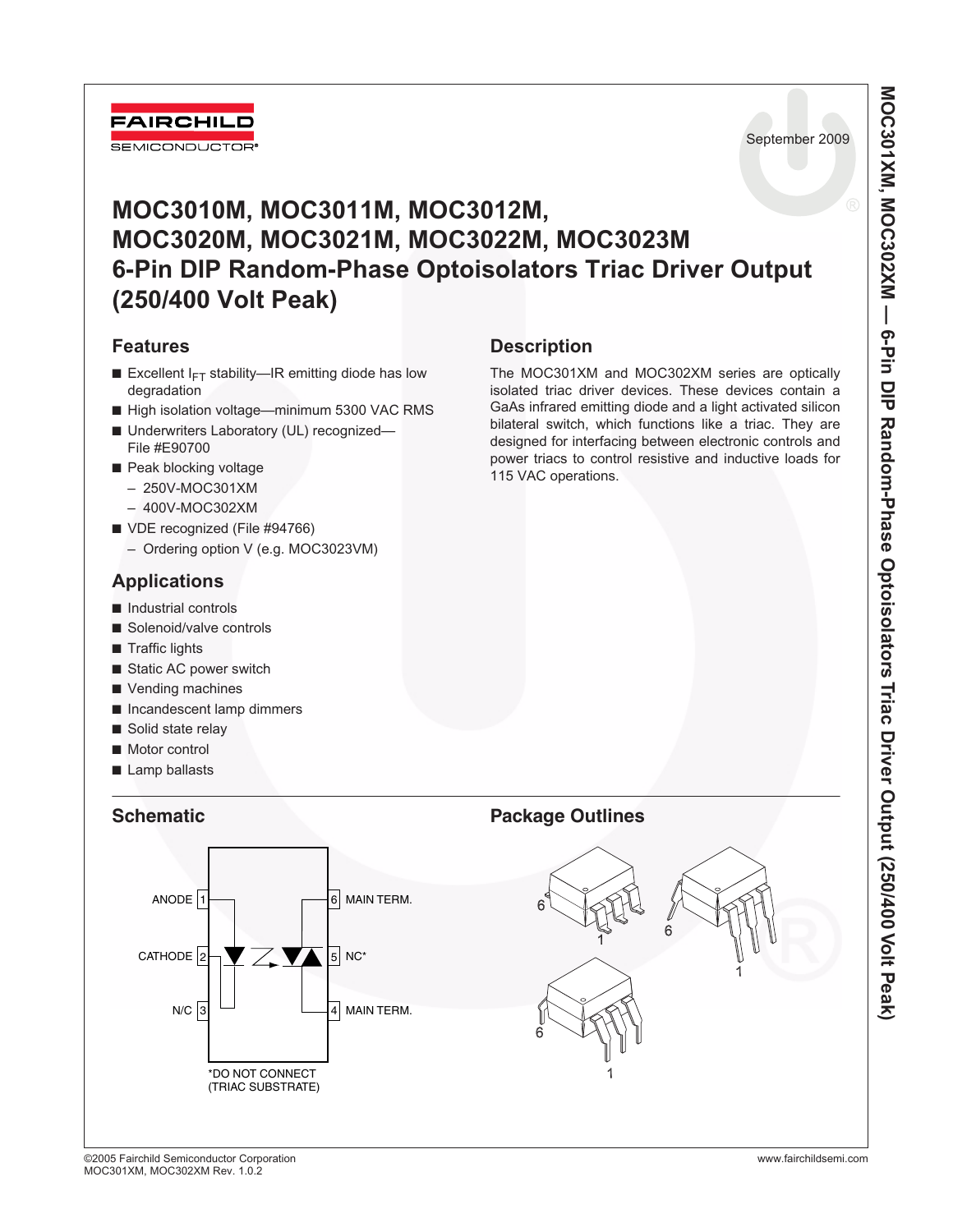## **Absolute Maximum Ratings** (T<sub>A</sub> = 25°C unless otherwise noted)

Stresses exceeding the absolute maximum ratings may damage the device. The device may not function or be operable above the recommended operating conditions and stressing the parts to these levels is not recommended. In addition, extended exposure to stresses above the recommended operating conditions may affect device reliability. The absolute maximum ratings are stress ratings only.

| Symbol                  | <b>Parameters</b>                                                                  | <b>Device</b>     |                 | <b>Units</b>          |
|-------------------------|------------------------------------------------------------------------------------|-------------------|-----------------|-----------------------|
| <b>TOTAL DEVICE</b>     |                                                                                    |                   |                 |                       |
| $T_{\text{STG}}$        | All<br>Storage Temperature                                                         |                   | $-40$ to $+150$ | $^{\circ}C$           |
| <b>T</b> <sub>OPR</sub> | <b>Operating Temperature</b>                                                       | All               | $-40$ to $+85$  | $^{\circ}C$           |
| $T_{\texttt{SOL}}$      | Lead Solder Temperature                                                            | All               | 260 for 10 sec  | $^{\circ}C$           |
| $T_{\rm J}$             | Junction Temperature Range                                                         | All               | $-40$ to $+100$ | $^{\circ}{\rm C}$     |
| V <sub>ISO</sub>        | Isolation Surge Voltage <sup>(1)</sup><br>(peak AC voltage, 60Hz, 1 sec. duration) | All               | 7500            | Vac(pk)               |
| $P_D$                   | Total Device Power Dissipation @ 25°C Ambient                                      | All               | 330             | mW                    |
|                         | Derate above 25°C                                                                  |                   | 4.4             | $mW$ <sup>o</sup> $C$ |
| <b>EMITTER</b>          |                                                                                    |                   |                 |                       |
| ΙF                      | <b>Continuous Forward Current</b>                                                  | All               | 60              | mA                    |
| $V_R$                   | <b>Reverse Voltage</b>                                                             | All               | 3               | $\vee$                |
| $P_D$                   | Total Power Dissipation @ 25°C Ambient                                             | All               | 100             | mW                    |
|                         | Derate above 25°C                                                                  |                   | 1.33            | $mW$ /°C              |
| <b>DETECTOR</b>         |                                                                                    |                   |                 |                       |
| <b>V<sub>DRM</sub></b>  | Off-State Output Terminal Voltage                                                  | MOC3010M/1M/2M    | 250             | $\vee$                |
|                         |                                                                                    | MOC3020M/1M/2M/3M | 400             |                       |
| $I_{\text{TSM}}$        | Peak Repetitive Surge Current<br>(PW = 1ms, 120pps)                                | All               | 1               | A                     |
| $P_D$                   | Total Power Dissipation @ 25°C Ambient                                             | All               | 300             | mW                    |
|                         | Derate above 25°C                                                                  |                   | $\overline{4}$  | $mW$ /°C              |

### **Note:**

1. Isolation surge voltage, V<sub>ISO</sub>, is an internal device dielectric breakdown rating. For this test, Pins 1 and 2 are common, and Pins 4, 5 and 6 are common.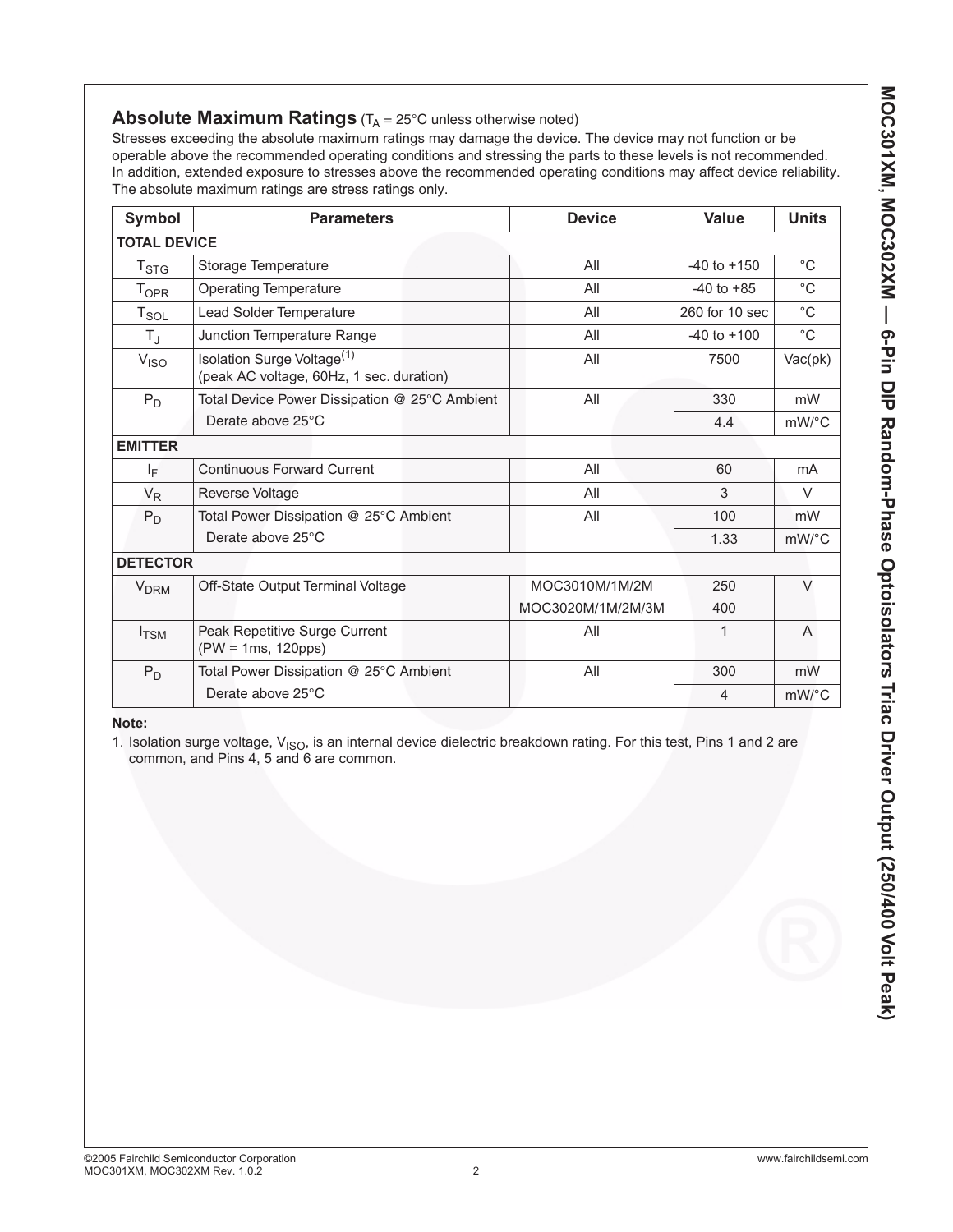## **Electrical Characteristics** (T<sub>A</sub> = 25°C Unless otherwise specified)

## **Individual Component Characteristics**

| Symbol          | <b>Parameters</b>                                 | <b>Test Conditions</b>            | <b>Device</b> | Min. | Typ. | Max. | <b>Units</b> |
|-----------------|---------------------------------------------------|-----------------------------------|---------------|------|------|------|--------------|
|                 | <b>EMITTER</b>                                    |                                   |               |      |      |      |              |
| $V_F$           | Input Forward Voltage                             | $I_F = 10mA$                      | All           |      | 1.15 | 1.5  | V            |
| <sup>I</sup> R  | Reverse Leakage Current                           | $V_R = 3V$ , $T_A = 25^{\circ}C$  | All           |      | 0.01 | 100  | μA           |
| <b>DETECTOR</b> |                                                   |                                   |               |      |      |      |              |
| <b>I</b> DRM    | Peak Blocking Current,<br><b>Either Direction</b> | Rated $V_{DRM}$ , $I_F = 0^{(2)}$ | All           |      | 10   | 100  | nA           |
| V <sub>TM</sub> | Peak On-State Voltage,<br><b>Either Direction</b> | $I_{TM}$ = 100 mA peak, $I_F$ = 0 | All           |      | 1.8  | 3    | V            |

## **Transfer Characteristics**

| Symbol | <b>DC Characteristics</b>                   | <b>Test Conditions</b> | <b>Device</b>   | Min. | Typ. | Max. | <b>Units</b> |
|--------|---------------------------------------------|------------------------|-----------------|------|------|------|--------------|
| lFT.   | <b>LED Trigger Current</b>                  | Voltage = $3V^{(3)}$   | <b>MOC3020M</b> |      |      | 30   | mA           |
|        |                                             |                        | <b>MOC3010M</b> |      |      | 15   |              |
|        |                                             |                        | MOC3021M        |      |      |      |              |
|        |                                             |                        | <b>MOC3011M</b> |      |      | 10   |              |
|        |                                             |                        | MOC3022M        |      |      |      |              |
|        |                                             |                        | MOC3012M        |      |      | 5    |              |
|        |                                             |                        | MOC3023M        |      |      |      |              |
| Iн     | Holding Current, Either<br><b>Direction</b> |                        | All             |      | 100  |      | μA           |

## **Notes:**

2. Test voltage must be applied within dv/dt rating.

3. All devices are guaranteed to trigger at an  $I_F$  value less than or equal to max  $I_{FT}$ . Therefore, recommended operating I<sub>F</sub> lies between max I<sub>FT</sub> (30mA for MOC3020M, 15mA for MOC3010M and MOC3021M, 10mA for MOC3011M and MOC3022M, 5mA for MOC3012M and MOC3023M) and absolute max  $I_F$  (60mA).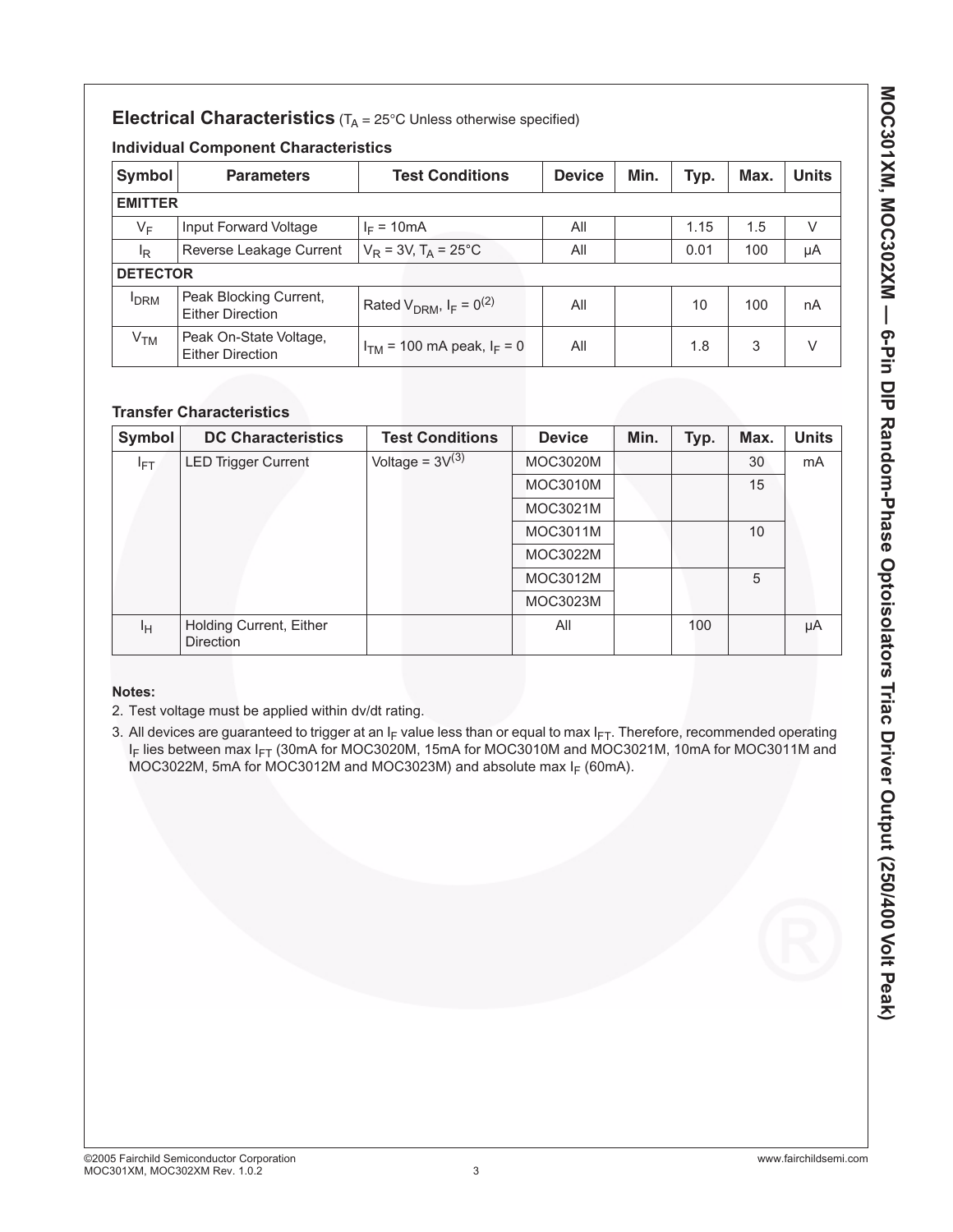# **Safety and Insulation Ratings**

As per IEC 60747-5-2, this optocoupler is suitable for "safe electrical insulation" only within the safety limit data. Compliance with the safety ratings shall be ensured by means of protective circuits.

| <b>Symbol</b>           | <b>Parameter</b>                                                                                                                                              | Min.            | Typ.           | Max. | Unit              |
|-------------------------|---------------------------------------------------------------------------------------------------------------------------------------------------------------|-----------------|----------------|------|-------------------|
|                         | Installation Classifications per DIN VDE 0110/1.89<br>Table 1                                                                                                 |                 |                |      |                   |
|                         | For Rated Main Voltage < 150Vrms                                                                                                                              |                 | $I - IV$       |      |                   |
|                         | For Rated Main voltage < 300Vrms                                                                                                                              |                 | $I - IV$       |      |                   |
|                         | <b>Climatic Classification</b>                                                                                                                                |                 | 55/100/21      |      |                   |
|                         | Pollution Degree (DIN VDE 0110/1.89)                                                                                                                          |                 | $\overline{2}$ |      |                   |
| <b>CTI</b>              | Comparative Tracking Index                                                                                                                                    | 175             |                |      |                   |
| $V_{PR}$                | Input to Output Test Voltage, Method b,<br>$V_{\text{IORM}}$ x 1.875 = $V_{\text{PR}}$ , 100% Production Test<br>with $tm = 1$ sec, Partial Discharge $<$ 5pC | 1594            |                |      | $V_{\rm peak}$    |
|                         | Input to Output Test Voltage, Method a,<br>$V_{\text{IORM}}$ x 1.5 = $V_{\text{PR}}$ , Type and Sample Test<br>with $tm = 60$ sec, Partial Discharge $< 5pC$  | 1275            |                |      | $V_{\text{peak}}$ |
| <b>V<sub>IORM</sub></b> | Max. Working Insulation Voltage                                                                                                                               | 850             |                |      | $V_{\rm peak}$    |
| <b>VIOTM</b>            | Highest Allowable Over Voltage                                                                                                                                | 6000            |                |      | $V_{\sf peak}$    |
|                         | <b>External Creepage</b>                                                                                                                                      | 7               |                |      | mm                |
|                         | <b>External Clearance</b>                                                                                                                                     | 7               |                |      | mm                |
|                         | <b>Insulation Thickness</b>                                                                                                                                   | 0.5             |                |      | mm                |
| <b>RIO</b>              | Insulation Resistance at Ts, $V_{1O} = 500V$                                                                                                                  | 10 <sup>9</sup> |                |      | Ω                 |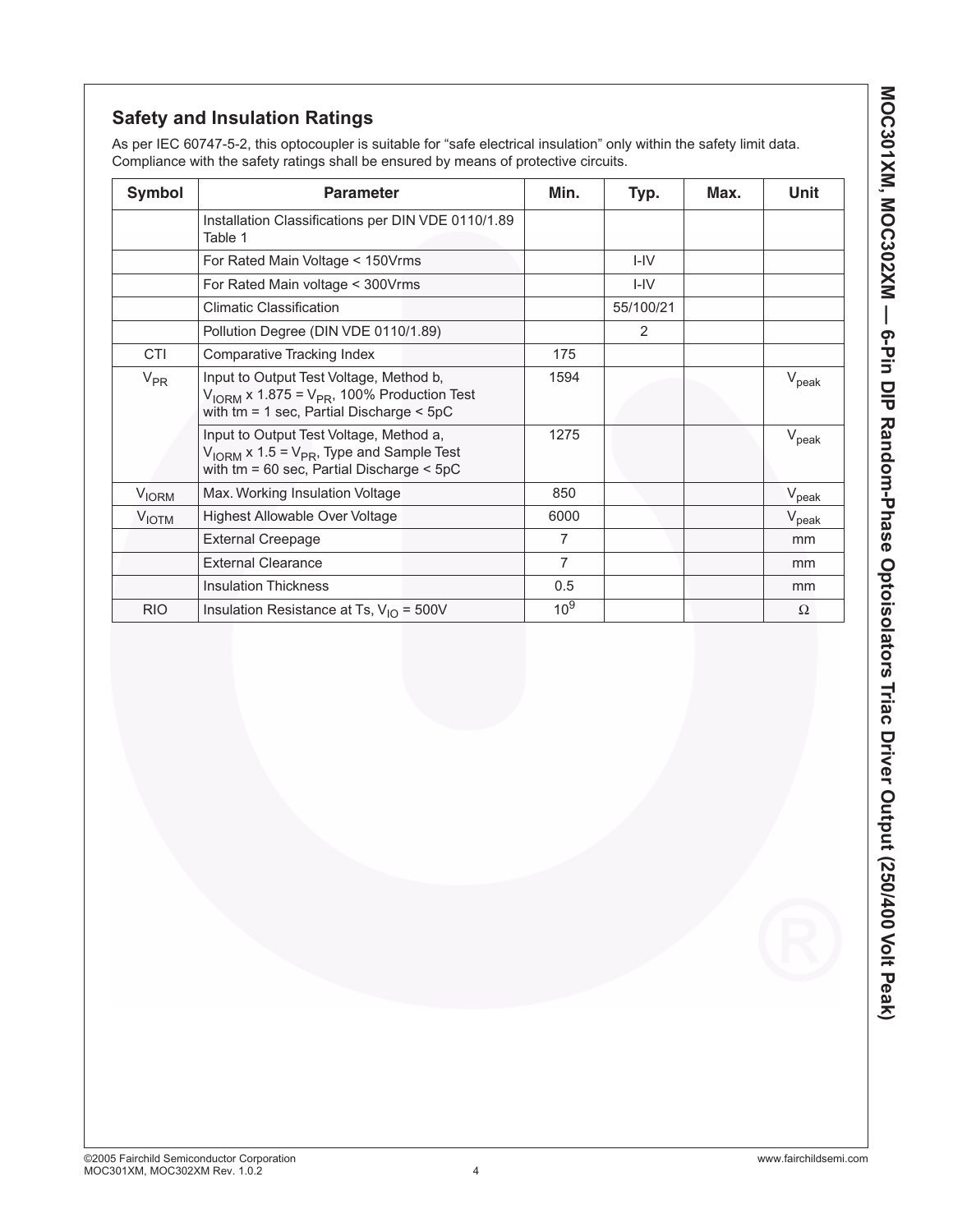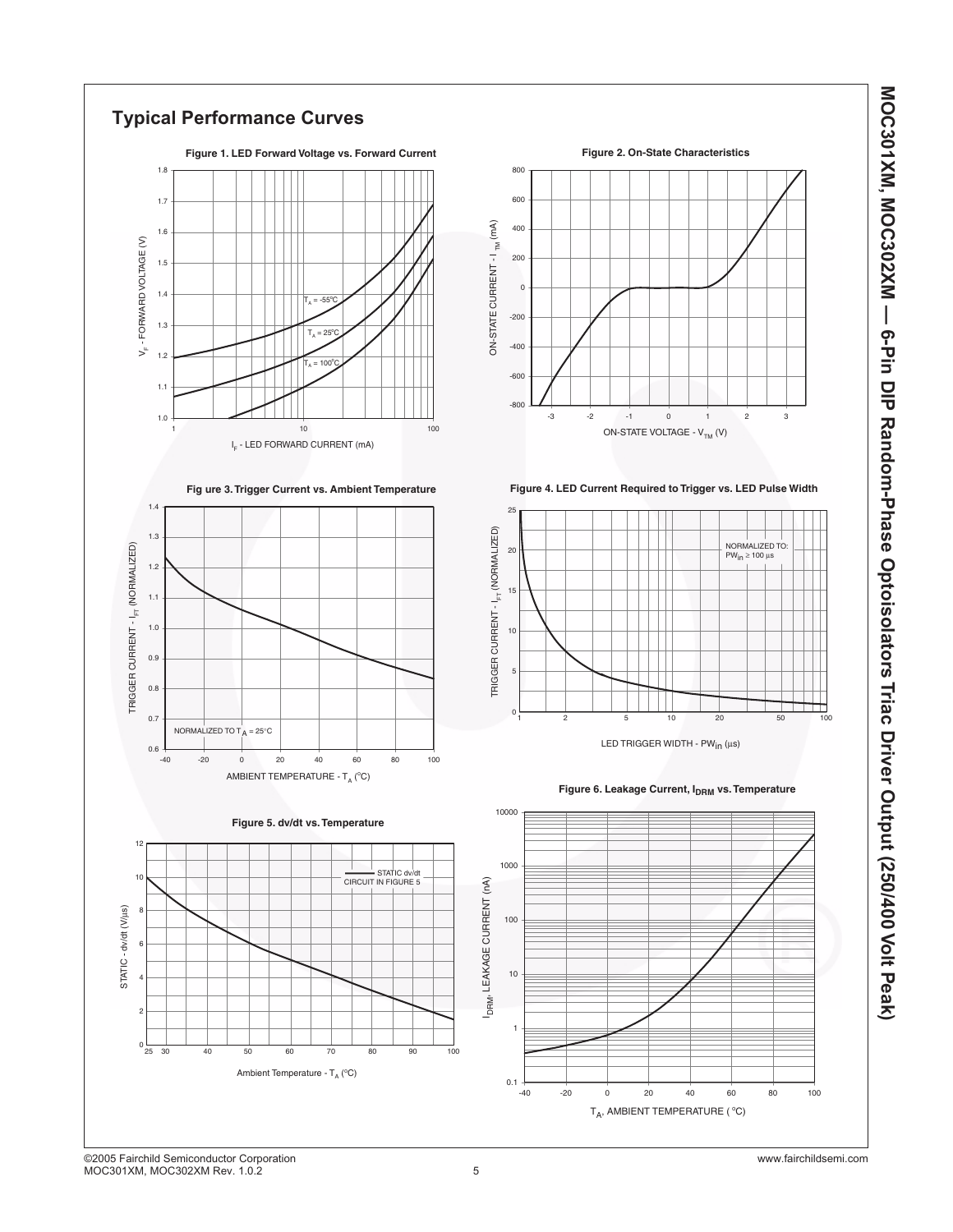





**Figure 7. Inductive Load with Sensitive Gate Triac (IGT 15 mA)**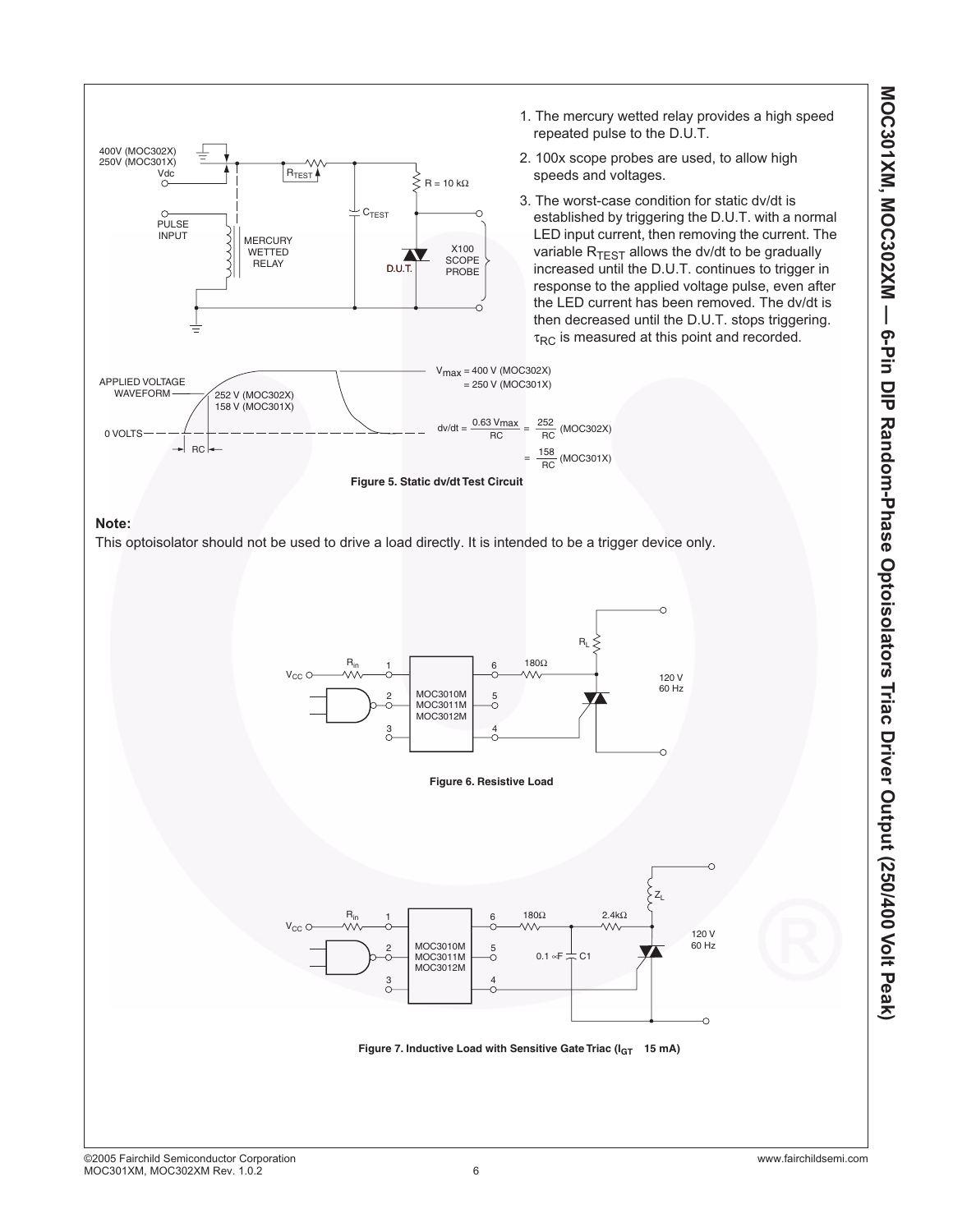



In this circuit the "hot" side of the line is switched and the load connected to the cold or ground side.

The 39Ω resistor and 0.01µF capacitor are for snubbing of the triac, and the 470Ω resistor and 0.05µF capacitor are for snubbing the coupler. These components may or may not be necessary depending upon the particular and load used.

**Figure 9. Typical Application Circuit**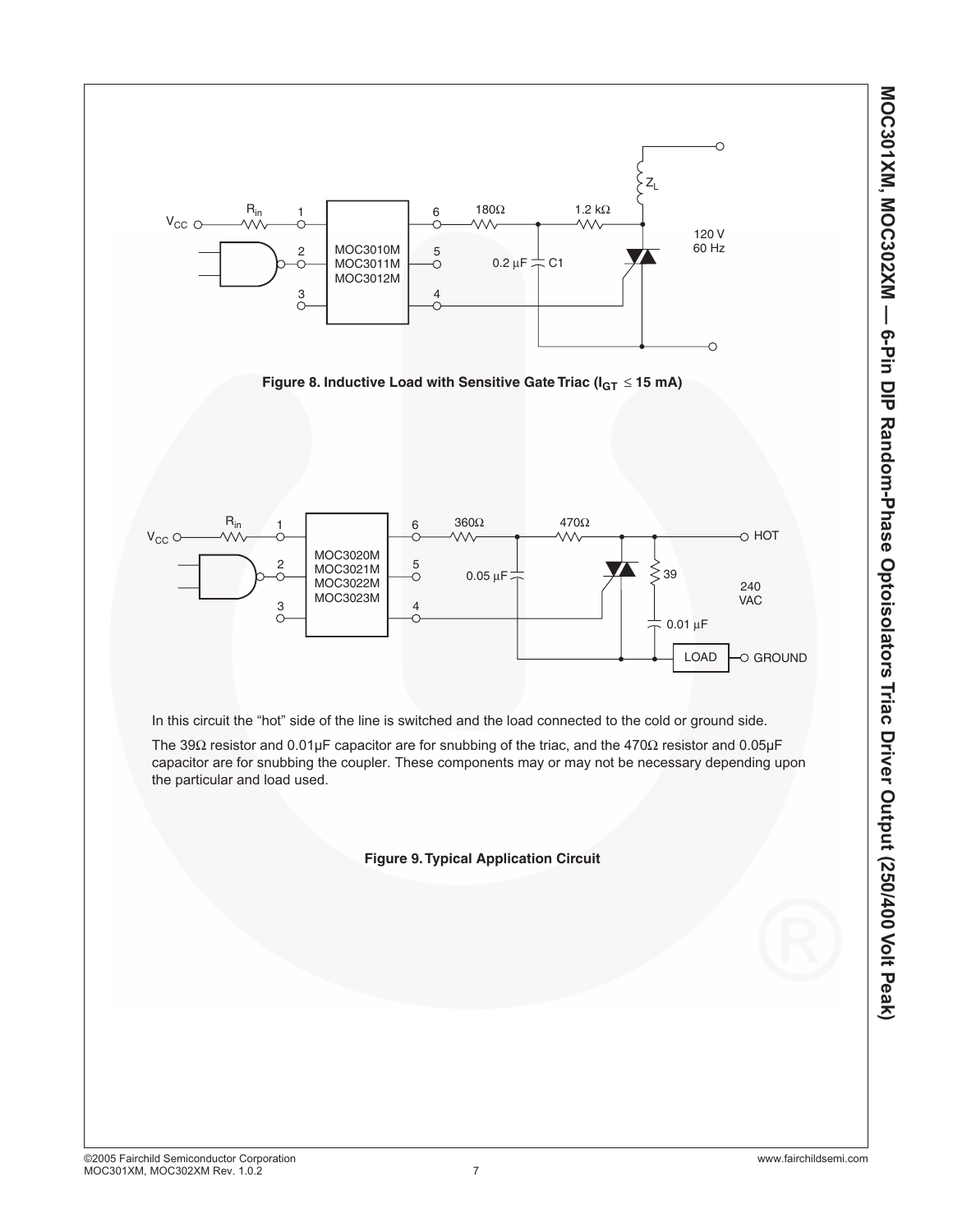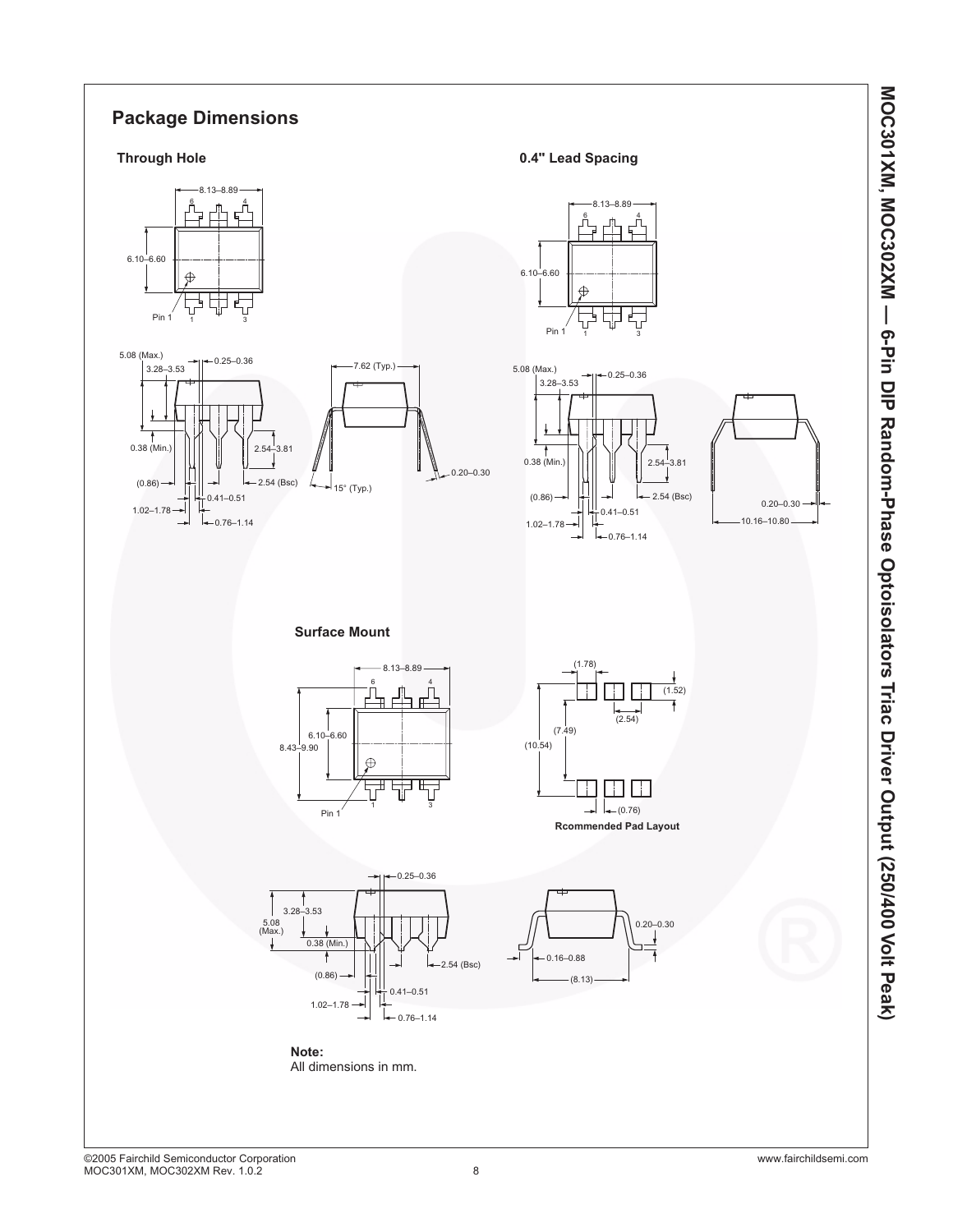# **Ordering Information**

| <b>Option</b>     | <b>Order Entry Identifier</b><br>(Example) | <b>Description</b>                     |
|-------------------|--------------------------------------------|----------------------------------------|
| No option         | MOC3010M                                   | <b>Standard Through Hole Device</b>    |
| S                 | MOC3010SM                                  | Surface Mount Lead Bend                |
| SR <sub>2</sub>   | MOC3010SR2M                                | Surface Mount; Tape and Reel           |
|                   | MOC3010TM                                  | 0.4" Lead Spacing                      |
| V                 | MOC3010VM                                  | <b>VDE 0884</b>                        |
| TV                | MOC3010TVM                                 | VDE 0884, 0.4" Lead Spacing            |
| <b>SV</b>         | MOC3010SVM                                 | VDE 0884, Surface Mount                |
| SR <sub>2</sub> V | MOC3010SR2VM                               | VDE 0884, Surface Mount, Tape and Reel |

# **Marking Information**



| <b>Definitions</b> |                                                                                           |  |  |
|--------------------|-------------------------------------------------------------------------------------------|--|--|
|                    | Fairchild logo                                                                            |  |  |
| 2                  | Device number                                                                             |  |  |
| 3                  | VDE mark (Note: Only appears on parts ordered with VDE<br>option - See order entry table) |  |  |
| 4                  | One digit year code, e.g., '3'                                                            |  |  |
| 5                  | Two digit work week ranging from '01' to '53'                                             |  |  |
| 6                  | Assembly package code                                                                     |  |  |

\*Note – Parts that do not have the 'V' option (see definition 3 above) that are marked with date code '325' or earlier are marked in portrait format.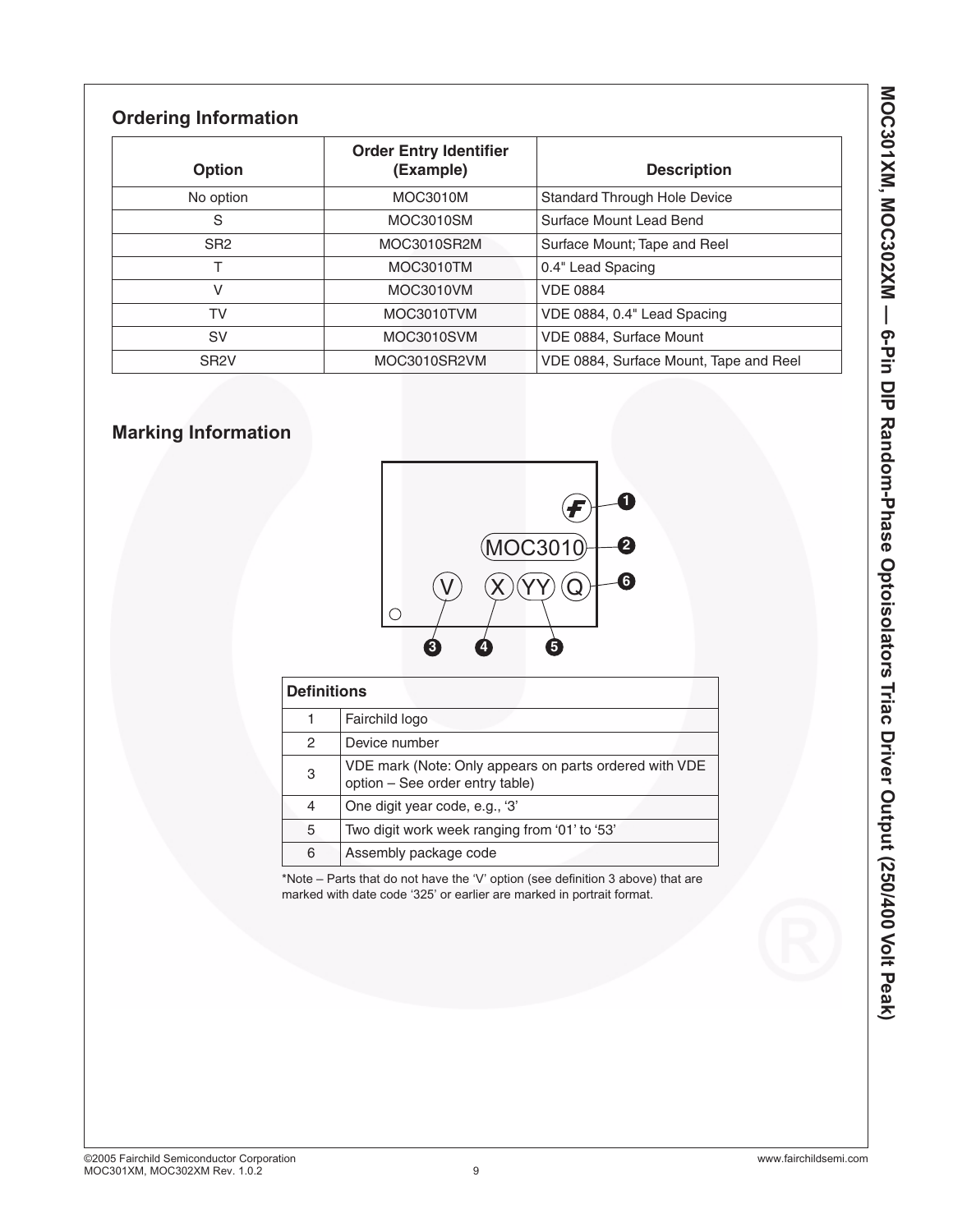